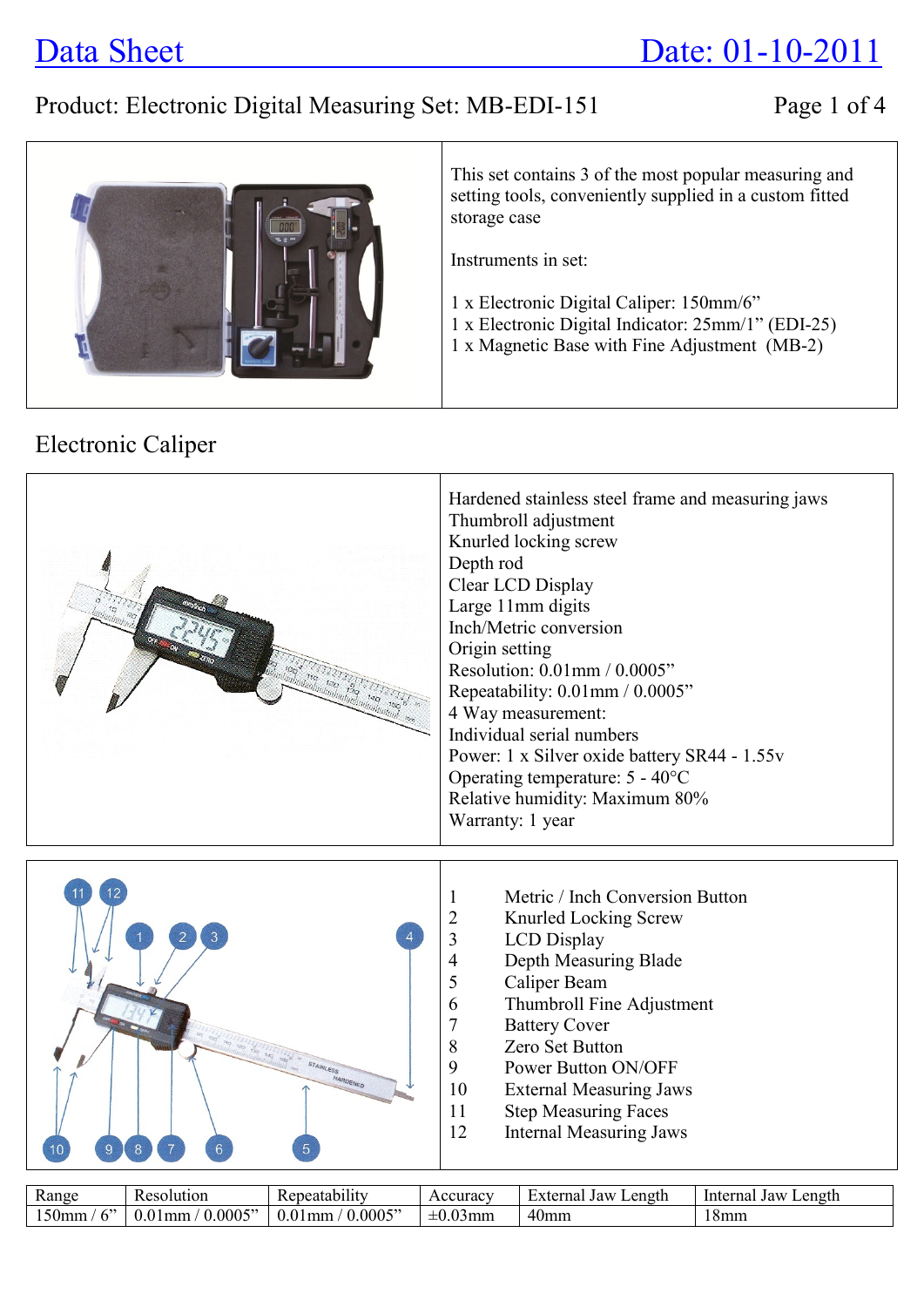## Product: Electronic Digital Measuring Set: MB-EDI-151 Page 2 of 4

## Electronic Caliper

#### OPERATING INSTRUCTIONS

When using the Caliper for the first time or after a period of non-use, wipe the beam scale with a dry clean cloth to remove any condensation or oil deposits.

Prior to setting the caliper for measuring, first clean the measuring faces with a soft clean cloth or paper. Switch Caliper ON

Move Caliper jaws together.

Select required measuring mode Inch / Metric.

Zero display, caliper is now ready for direct measurement.

Caliper can be zeroed at any position within its range, to provide relative measurements.

Caliper provides 4 way measurements, External, Internal, Step and Depth.

### OPERATING CARE

Clean measuring faces with dry soft cloth

Keep away from strong magnetic fields

Prevent ingress of oil / liquids into electronics

Remove battery if instrument is not used for a long period of time

Do not disassemble or drop the instrument

**Do not mark instrument by engraving, etching or any other permanent marking method, as this will invalidate the warranty** 

#### **FAULT FINDING**

| Fault                           | Cause                            | Action                                                        |  |  |
|---------------------------------|----------------------------------|---------------------------------------------------------------|--|--|
| Display flashes                 | Battery voltage below 1.45 volts | Replace battery                                               |  |  |
| Display frozen                  | Circuit overload                 | Remove battery and replace after 4 minutes                    |  |  |
| Accuracy below specification    | Dirt in sensor                   | Remove slider cover assembly, clean face of sensor with dry   |  |  |
| but within $\frac{+}{-}$ 0.1 mm |                                  | clean compressed air (5kg/cm2)                                |  |  |
| No display                      | Poor battery contact             | Remove battery and carefully adjust battery contacts, replace |  |  |
|                                 |                                  | battery.                                                      |  |  |
|                                 | Dead battery                     | Replace battery.                                              |  |  |
|                                 |                                  |                                                               |  |  |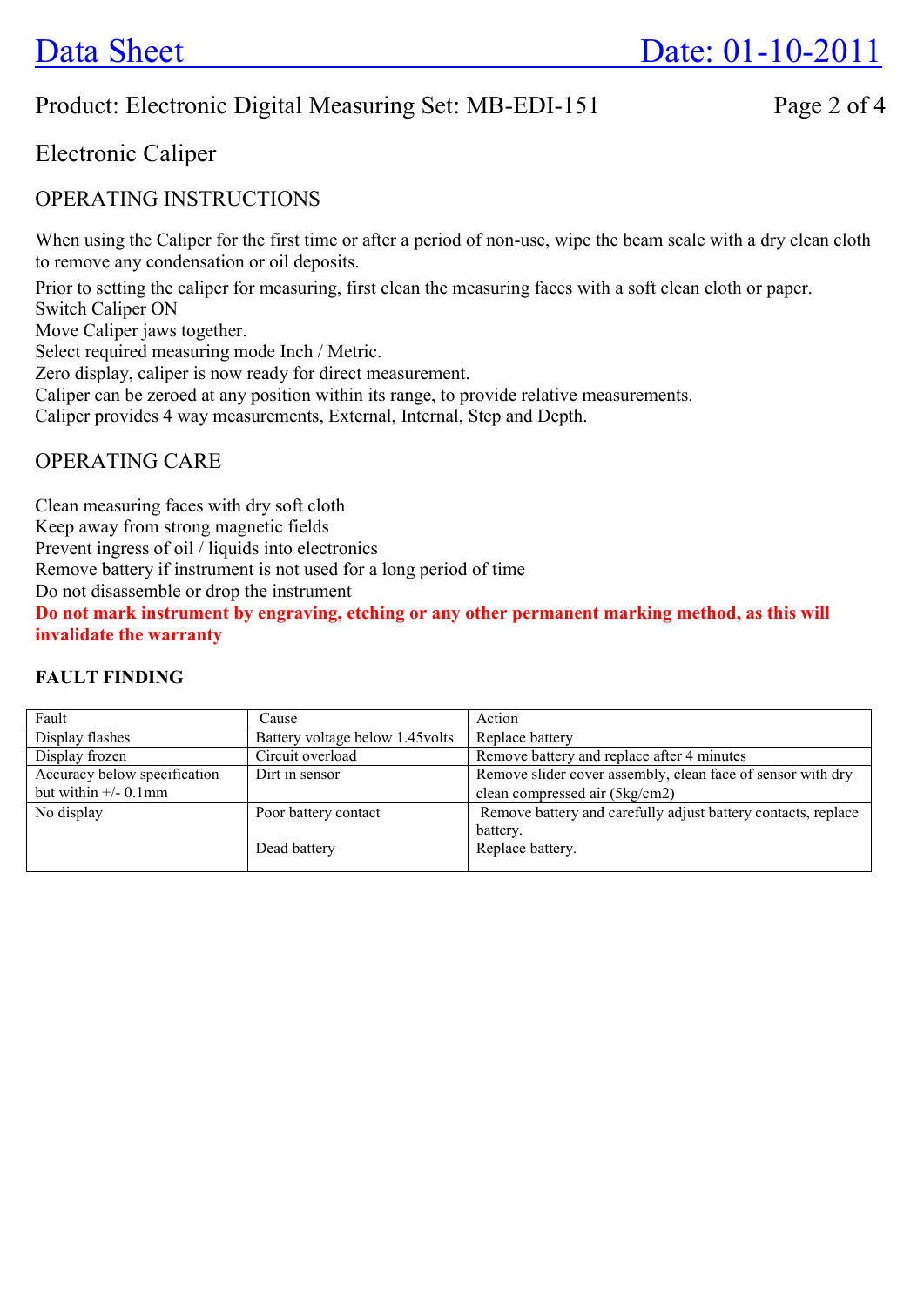# **Data Sheet**

## Product: Electronic Digital Measuring Set: MB-EDI-151

## Electronic Indicator EDI-25

#### specifications

| Feature                | <b>EDI-25</b>            | <b>EDI-37</b>                                           |                                       |
|------------------------|--------------------------|---------------------------------------------------------|---------------------------------------|
| Dial face:             | 57mm / 2-1/4"            | 57mm / 2-1/4"                                           |                                       |
| Digit size:            | 12.5mm                   | 12.5mm                                                  |                                       |
| Clamping method:       |                          | 8mm Stem & Central Lug Back 8mm Stem & Central Lug Back |                                       |
| Contact point:         | Ball Type, M2.5mm thread | Ball Type, M2.5mm thread                                |                                       |
| Measuring range:       | 25mm/1"                  | 25mm/1"                                                 |                                       |
| Resolution:            | $0.01$ mm $/ 0.001$ "    | $0.001$ mm $/ 0.00005$ "                                |                                       |
| Repeatability:         | $0.01$ mm $/ 0.001$ "    | 0.001mm / 0.00005"                                      |                                       |
| Accuracy:              | ±0.02mm                  | ±0.005mm                                                |                                       |
| Response speed:        | < 0.5m/5                 | < 0.5m/5                                                |                                       |
| Power:                 | 1 x SR44                 | 1 x SR44                                                | button functions                      |
| Operating temperature: | $0 - 40^{\circ}$ C       | $0 - 40^{\circ}$ C                                      | three button functions:               |
| Storage temperature:   | minus 20 - 70°C          | minus 20 - 70°C                                         | metric/inch selection<br>power ON/OFF |
| Relative humidity:     | $<80\%$                  | $<80\%$                                                 | 3) zero setting                       |

#### use

Clean spindle and contact point with a soft cloth before using. Press On / Off switch to power up Indicator. Select Metric or Inch measurement.

Press Zero Button when Contact Point is touching datum surface. Instrument is now ready for use.

#### nomenclature

- 1: Contact Point
- 2: Spindle
- 3: Stem
- 4: On / Off Switch
- 5: Zero Setting
- 6: LCD Display
- 7: Spindle Top
- 8: Battery Compartment
- 9: Metric / Inch Selection
- 10: Central Backlug



#### care

Indicator face and spindle should be kept clean and dry. Do not connect any part of indicator to a voltage supply. Avoid shocks and impact to spindle and dial face. Remove battery if not being used for a long period.

#### trouble shooting

 $F = \text{Fault}, P = \text{Possible Fault}, A: Action$ 

F:5 digits appear & change rapidly P: Low battery power A: Replace battery

F: Display not working when battery is changed P: Circuit locked when changing battery due to faulty contact A: Remove battery & replace after 30 seconds

F:Reading error over full travel greater than 0.1mm

- P: Ingress of dirt has damaged or covered sensor
- A: Remove cover & slider assembly, clean with an industrial non-chlorinated solvent

F: Nothing appears on display

- P: Battery contact is poor or voltage below 1.1v
	- A: Replace battery ensuring contacts are in good condition

#### battery replacement

Remove battery compartment cover and remove old battery from holder.

Fit new battery into holder with positive side facing upwards. Replace holder and battery into Indicator.

Page 3 of 4